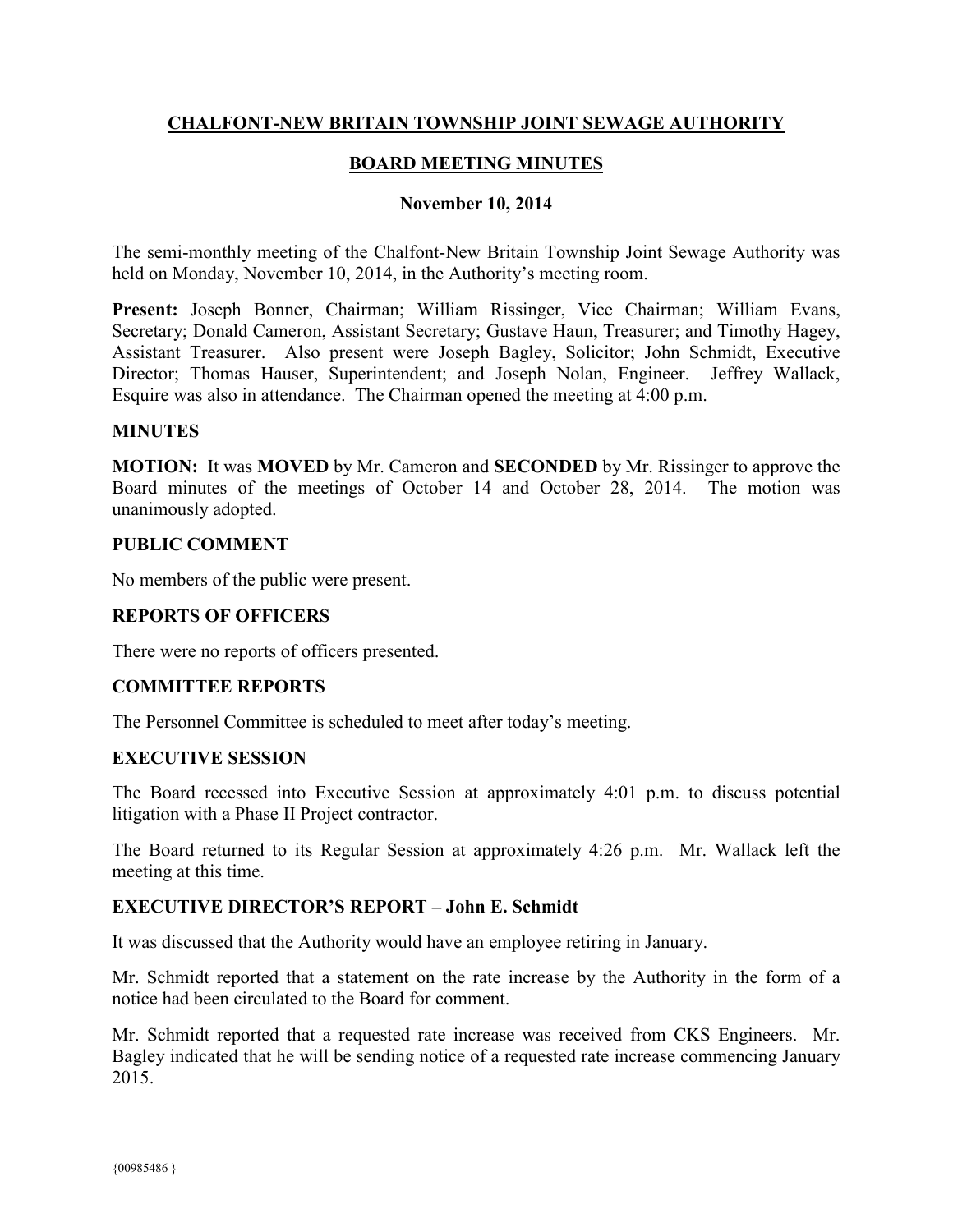Mr. Schmidt reminded the Board that the December 23, 2014 meeting is still on the calendar. It was the sense of the Board to keep the meeting as scheduled for the timebeing.

The holding of a holiday party was discussed.

Mr. Schmidt reminded Board members of the PMAA dinner scheduled for November 24, 2014.

# **ENGINEER'S REPORT – Joseph Nolan, P. E.**

Mr. Nolan discussed the Annual Report of the Consulting Engineer which was distributed to the Board. Mr. Nolan reviewed the Annual Report which includes a history of construction projects, the Phase II Project, a summary of operations, the expanded capacity of the plant, a list of operators and their licensing, incorporates the Superintendent's reports for the fiscal year, maintenance, and the design of the Phase III Project. Mr. Nolan also reviewed the reconciliation of flows between the Authority and Bucks County Water & Sewer Authority, costs for the year, the costs split between the two municipal authorities and the surcharge owed to BCW&SA. Mr. Nolan also reviewed rate changes and the listing of the actual budget for the last fiscal year versus the preliminary budget for the current year. There was also a review of capital expenses and capital projects proposed for the current fiscal year. Other issues set forth in the Consulting Engineer's report were also discussed.

**MOTION:** It was **MOVED** by Mr. Evans and **SECONDED** by Mr. Cameron to approve the Consulting Engineer's report for 2013-14. The Motion was unanimously adopted.

Mr. Nolan presented Requisition No. 186 for Capital Improvements in the amount of \$16,858.20 representing engineering and legal expenses for the Phase II and Phase III Projects and he recommended payment of the bills.

**MOTION:** It was **MOVED** by Mr. Rissinger and **SECONDED** by Mr. Haun to approve Requisition No. 186. The Motion was unanimously adopted.

# **SOLICITOR'S REPORT – Joseph M. Bagley, Esquire**

Mr. Bagley stated that he had nothing additional to discuss following the Executive Session.

## **TREASURER'S REPORT – Gustave Haun**

Mr. Haun presented the General Operating Expenses of \$228,362.44, along with Miscellaneous Extraordinary Expenses of \$66.04 for Total Operating Expenses amounting to \$228,428.48. Mr. Haun noted that the Capital Improvements Requisition had already been approved, and he reported on the payment of the Loan Fund in the amount of \$75,601.49 for Total Expenditures for the month of \$320,888.17 and he recommended approval to pay the bills.

**MOTION:** It was **MOVED** by Mr. Rissinger and **SECONDED** by Mr. Cameron to approve the Total Expenditures for the month of \$320,888.17. The Motion was unanimously adopted.

Mr. Haun next presented Escrow Disbursements in the amount of \$527.36 and recommended payment.

**MOTION:** It was **MOVED** by Mr. Evans and **SECONDED** by Mr. Rissinger to approve the Escrow Disbursements in the amount of \$527.36. The Motion was unanimously adopted.